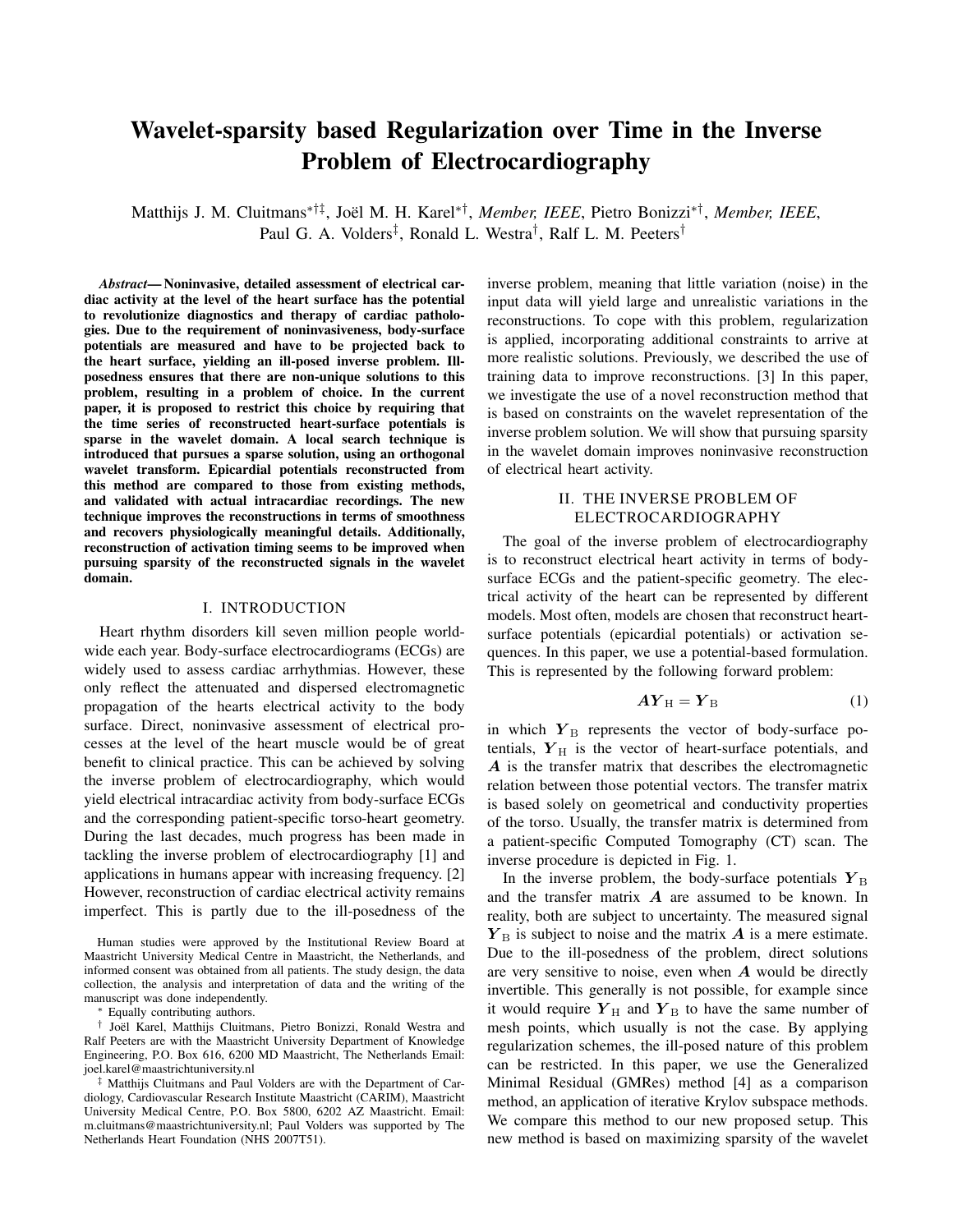

Fig. 1. The inverse procedure to reconstruct electrical heart activity noninvasively, as applied in the data collection for this paper. (A) Bodysurface potentials  $Y_{\rm B}$  are obtained with an extensive set of electrodes (n=256) attached to the torso of the subject. (B) The location of the bodysurface electrodes and of the outer heart surface is determined from a CT scan. (C) The heart-torso geometry can be coupled with the measured bodysurface potentials. (D) By applying inverse algorithms, the corresponding electrical heart activity can be reconstructed. Note that this patient carried an implantable pacemaker (which can be seen in the CT scan), with leads in the left and right ventricle enabling recording of intracardiac potentials.

representation to obtain improved reconstructions of heartsurface potentials, similar to applications in tomographic inversion. [5]

#### III. SUBJECT AND MATERIALS

Test and validation data were obtained from a patient in the Maastricht University Medical Center (MUMC+, Maastricht, The Netherlands). Data collection consisted of three recordings: 1) Extensive body-surface potential recordings; 2) A computed tomography (CT) scan; 3) Intracardiac lead recordings. Body-surface potential (BSP) recordings were obtained with 256 electrodes attached to the torso of the patient. Recordings were taken for an extensive period, including native rhythm (with a left bundle branch block (LBBB) morphology), and pacing by implanted pacemaker. After bodysurface potential recording, a CT scan was obtained with the electrodes still attached to the patient's torso. A geometry was created from the electrode positions (representing the body surface) and the outer heart surface. The conductor volume was assumed to be homogeneous. A transfer matrix relating the electrical activity at the heart surface to the body surface was computed with methods available from the SCIrun software repository. [6] A few months after this procedure, pseudo-unipolar electrograms were recorded with the implanted pacemaker from an epicardial lead in the left ventricle and an endocardial lead in the right ventricle. These recordings were obtained for a paced beat and a native beat. Although the recordings were not obtained simultaneously with the other data sets, the corresponding 12-lead ECG was equal for those beats. Therefore, these recordings could be used for validation purposes, although their pseudo-unipolar characteristics prevent exact morphological comparison to reconstructed unipolar electrograms.

The combination of body-surface potentials and geometry was used to reconstruct potentials at the heart surface. Validation of the reconstructed potentials was performed by comparing them to the heart-surface potentials recorded with the pacemaker leads. For the paced beats, additional validation was possible by comparing the reconstructed location of earliest activation with the known location of pacing.

The BSP recordings were band-pass filtered between [0.5,100]Hz (3rd order Chebyshev filter with stopband ripple of 20dB), to remove respiration related baseline wander and muscular artifacts, and notch filtered with cut-off frequency of 50Hz to remove powerline interference.

#### IV. METHODS

#### *A. Iteration scheme*

The inverse problem at hand is to determine the matrix  $Y_H$  from (1), where A is the the  $q \times p$  transfer matrix,  $Y_H$  denoted the epicardial potentials and is an  $p \times m$  matrix over  $p$  gridpoints over pseudospace and  $m$  samples over time, taking the role of m in [5]. The  $q \times m$  matrix  $Y_B$  is the matrix of body-surface potentials using a grid of  $q$  points and taking the role of  $d$  in [5]. Due to the topology of the heart and torso it is an open problem of how to take the wavelet transform over space in a meaningful way. Therefore, it was decided not to regularize by taking the wavelet transform over space as in [5], but to regularize over time. As a result the wavelet transform takes the form:

$$
P = Y_{\rm H} W^T \quad {\rm and} \quad Y_{\rm H} = PW
$$

where  $W$  is the  $m \times m$  orthogonal wavelet transform matrix. This choice differs from [5] such that  $WW^T = W^T W =$ I. Consequently the functional [5, specifically their equation (1)] changes, taking the differences in notation and the change from vectors into matrices into account, to

$$
\mathcal{I}_1(P) = \|Y_B - AY_H\|_F^2 + 2\tau \|P\|_1 \tag{2}
$$

$$
= \| \boldsymbol{Y}_{\text{B}} - \boldsymbol{A} \boldsymbol{P} \boldsymbol{W} \|_{F}^{2} + 2\tau \| \boldsymbol{P} \|_{1}, \qquad (3)
$$

where  $\|\cdot\|_F$  denote the Frobenius norm and  $\|\cdot\|_1$  denotes the entrywise 1-norm. The surrogate function [5, Eq. (2)] changes to:

$$
\mathcal{I}_1^{(n)}(\boldsymbol{P}) = \mathcal{I}_1(\boldsymbol{P}) - ||\boldsymbol{A}(\boldsymbol{P} - \boldsymbol{P}^{(n)})\boldsymbol{W}||_F^2 + ||\boldsymbol{P} - \boldsymbol{P}^{(n)}||_F^2.
$$
\n(4)

The surrogate function (4) can, for the purpose of minimization, be rewritten as:

$$
\mathcal{I}_1^{(n)}(\boldsymbol{P}) = \\
\|\boldsymbol{P} - (\boldsymbol{A}^T \boldsymbol{Y}_{\text{B}} \boldsymbol{W}^T + (\boldsymbol{I} - \boldsymbol{A}^T \boldsymbol{A}) \boldsymbol{P}^{(n)})\|_F^2 + 2\tau \|\boldsymbol{P}\|_1 + c^{(n)},\tag{5}
$$

where  $c^{(n)}$  does not depend on  $P$ .

Since no mixing occurs with respect to  $P$ , the derivative of (5) is given by

$$
p_{i,j} - (\boldsymbol{A}^T \boldsymbol{Y}_{\text{B}} \boldsymbol{W}^T + (\boldsymbol{I} - \boldsymbol{A}^T \boldsymbol{A}) \boldsymbol{P}^{(n)})_{i,j} + \tau \text{sign}(p_{i,j}) \tag{6}
$$

Similar to [5, Eq. (5)] the next iteration  $P^{(n+1)}$  is found by:

$$
\boldsymbol{P}^{(n+1)} = \mathcal{S}_{\tau} \left[ \boldsymbol{A}^T \boldsymbol{Y}_{\mathrm{B}} \boldsymbol{W}^T + (\boldsymbol{I} - \boldsymbol{A}^T \boldsymbol{A}) \boldsymbol{P}^{(n)} \right], \qquad (7)
$$

where  $S_{\tau}$  is the soft-thresholding [7] operation and  $\tau$  is used as a (possibly scale dependent) threshold that will be applied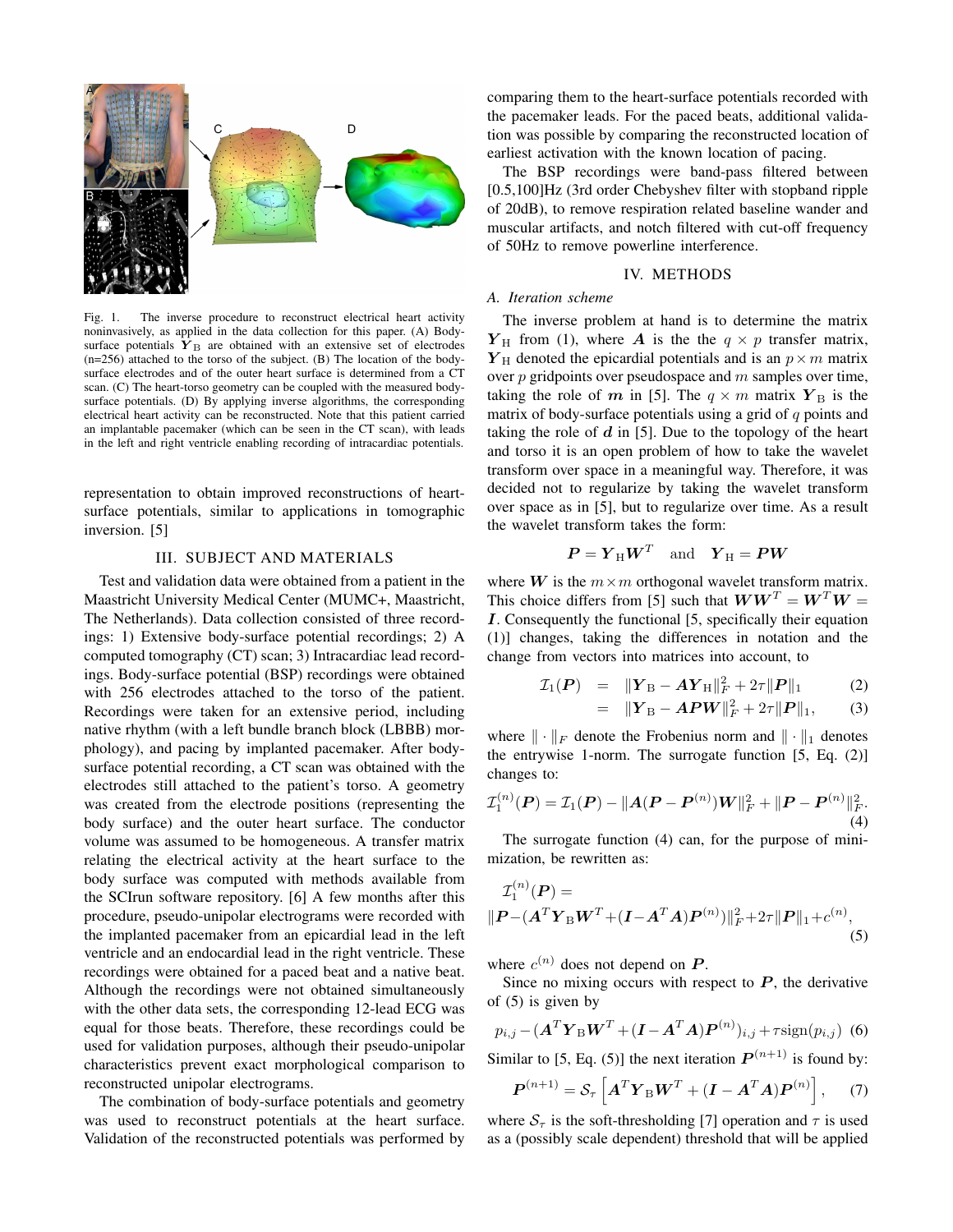

Fig. 2. LBBB native rhythm. First row: RV endocardial lead (left) and LV epicardial lead (right) measurements. Second row: RV (left) and LV (right) epicardial potentials reconstructed by wavelet-based regularization (WaveReg). Third row: RV (left) and LV (right) epicardial potentials reconstructed by GMRes; a.u.: arbitrary units.

iteratively. Due to the iterative nature of this thresholding step, the choice of  $\tau$  is not straightforward and should be much lower than the choice of threshold for a single thresholding step. Furthermore, the value of the threshold is dependent on the wavelet kernel at hand.

Due to the fact that the assumption is made that  $W$  is orthogonal, the wavelet employed can for e.g. be a Daubechies wavelet [8] or a wavelet that has been designed specifically for the signal at hand [9].

In [5] a number of recommendations are made such as rescaling the transfer matrix  $\boldsymbol{A}$  and using a two-step procedure. These recommendations apply here as well, where the reader is cautioned that the parameter  $\tau$  should change accordingly.

#### *B. Starting point*

The iteration scheme is a local search technique that is initialized from  $P^{(0)}$ , and in general this search technique has the tendency to end in a local optimum. As a result a reasonable starting point  $P^{(0)}$  is essential. Taking merely the pseudoinverse of (1) will provide a noisy result for the problem at hand. Therefore the choice is made to start from a so-called "truncated SVD" (tSVD) solution. This initial solution is obtained as follows:

- 1) Compute the singular value decomposition (SVD) of the transfer matrix:  $\mathbf{A} = \mathbf{U} \mathbf{D} \mathbf{V}^T$
- 2) Truncate the SVD to the  $b$  most significant components and reconstruct the SVD truncated transfer matrix  $\mathbf{A}$ :  $\widetilde{A} = U^{[b]} D^{[b]} V^{[b]}^T$ , where  $^{[b]}$  denotes the matrix has been truncated to its  $b$  most significant components



Fig. 3. Paced rhythm. Plots are as in Fig. 2

- 3) Compute  $Y_{\text{H}}^{(0)}$  using the the pseudoinverse of the SVD truncated transfer matrix  $\widetilde{A}$ :  $\boldsymbol{Y}_{\text{H}}^{(0)} = \widetilde{A}^{\sharp} \boldsymbol{Y}_{\text{B}}$
- 4) Obtain the actual starting point by taking the wavelet transform:  $\boldsymbol{P}^{(0)} = \boldsymbol{Y}_{\rm H}^{(0)} \boldsymbol{W}^T$

The parameter  $b$  has a typical value of 20.

### V. RESULTS

The approach was tested on a limited dataset consisting of a number of heart beats. Experiments show that the use of the Daubechies 8 wavelet (i.e. with 4 vanishing moments) gives a smoother solution than the use of the Daubechies 4 wavelet. Due to the uncertainty of the reconstruction the smoother solution was preferred and the choice was made to use the Daubechies 8 wavelet. The number of scales was chosen to be 7, such that all coefficients that correlate with a single beat appear in the detail coefficients. The parameter  $\tau$ was set by experimentation and the recommendation from [5] was followed to use a threshold value for the approximation coefficients that is a factor 10 lower than for the detail coefficients. The implementation allows for using different thresholds for different scales for further fine-tuning. The results presented here have a threshold of 3.2 for the approximation coefficients and 32 for the detail coefficients, where note should be taken that the signal is rescaled by a factor  $\alpha$  following the recommendations of [5], to have a matrix A that is scaled such that the largest eigenvalue of  $\alpha^2 A^T A$ is just below unity, ensuring faster convergence. The twostep iteration procedure from [5] was employed where each iteration step was performed 1000 times.

In Fig. 2, the reconstruction of a left bundle branch block beat is illustrated. The smoothness of the reconstruction has increased as desired and artifacts on the slopes have disappeared. For the right ventricular location the proposed